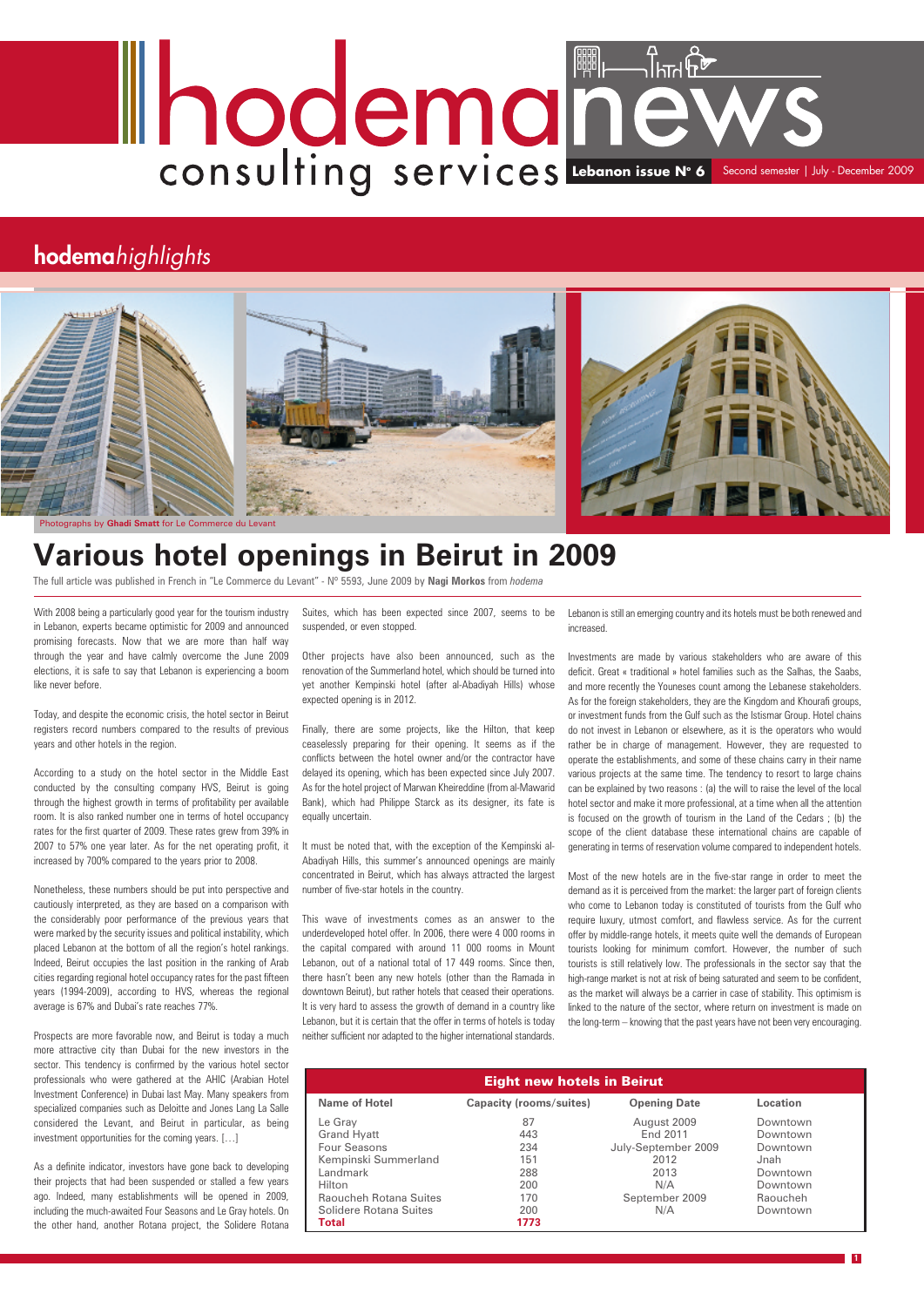## **Interview with Mr. Fadi el Khoury**

## Owner of Ichiban restaurants

#### **1 • How did you hear about** *hodema***'s services?**

I heard about *hodema* through one of their collaborators. We had already decided to open a second Ichiban outlet in Achrafieh and needed support prior to the official opening. We also wanted to franchise our concept abroad. *hodema* was exactly the company we needed to support us in undertaking this mission. We started working with *hodema* in March 2009.

#### **2 • What tasks did** *hodema* **carry out to assist you in the opening?**

*hodema* started by conducting a competitors' profile analysis and assessing our existing outlet and operations in Jal el Dib. They provided us with helpful advice and numerous recommendations for the new location with regards to concept adaptation, the restaurant's positioning, menu pricing, advertising and marketing strategies, floor layouts and so forth. We were able to apply some if not most of their suggestions. However, other suggestions, although very constructive, could not be implemented since we had already initiated the construction and pre-opening process. At this time, *hodema* is working on a full franchise package for Ichiban Cuisine and elaborating our standard operating manuals to facilitate the product expansion.



#### **3 • How do you describe the Japanese restaurants market in Lebanon?**

The Japanese restaurants market is divided into two categories: upscale and mid-scale. When the sushi craze first started in Beirut, it was considered as 'trendy'. Over the years, Japanese cuisine has become much more accessible and very popular. Although we have seen many new Japanese restaurants pop up, the demand has not ceased to grow. Besides the known and specialized sushi restaurants, we have noticed an increasing number of outlets such as clubs, pubs and

## **hodema***met*

**We wanted to franchise our concept abroad.** *hodema* **was exactly the company we needed to support us in undertaking this mission.**

**2**

international restaurants that serve sushi on their menu even though they are not particularly focused or specialized in Japanese cuisine. To conclude, I would say that although Japanese restaurants are quite abundant in Beirut's F&B market, with up to twenty already established names, there is still room for new concepts, specifically in the upscale Japanese-fusion market.

#### **4 • After Jal el Dib, what made you choose Achrafieh as a location for your new outlet?**

Achrafieh is an absolute must for any high end restaurant. For our second outlet, we wanted to upgrade our previous concept and that is why we created "Ichiban Cuisine". We chose a strategic location in a prestigious building, on a busy avenue, in the heart of the capital's main touristic venues. In addition, I think Achrafieh attracts a broader clientele base since it is close to other main sectors which expose our brand to potential franchise opportunities.

#### **5 • What modifications did you bring to**



### **the new Ichiban?**

As a first step, we changed our restaurant's name to "Ichiban Cuisine". This allowed us to expand our menu offering and serve true and authentic high quality Japanese cuisine with a wider selection of starters, salads and hot foods. We also created several new sushi and maki mixes, as well as exotic Ichiban wraps that use special imported ingredients. We offer innovative high end items that are served exclusively at "Ichiban Cuisine". Our dishes are created following our continuous and extensive research and we focus a lot on quality. Japanese food is trendy, healthy, colorful and joyful. For me, a sushi and maki platter looks a lot like a painter's palette. However, the look should not fail or deceive the intended palate; and this is what I constantly work on in my restaurants.





**Fadi el Khoury spent 15 years abroad in France and Europe where he worked as a foreign exchange dealer in American and European banks. He returned to Lebanon in 1995 with the dream of opening his own restaurant. He has always had a passion for "real cuisine" and has developed various Food & Beverage concepts and projects.** 

**In 2003, he opened his first Japanese restaurant, Ichiban, in Jal el Dib. After 6 successful years, he opened a second outlet in Achrafieh. For Khoury, Japanese cuisine is a passion: "it is more than just food; it is an art that combines taste, beauty and colors".** 

**Khoury frequently travels around the world to discover and learn new recipes as well as search for innovative products. Unlike a few others in the Food & Beverage business, he creates each of his menu items based on his most recent discoveries. Today, he is working on franchising his brand abroad.**

Nagi Morkos: nmorkos@hodema.net • Karim el Asmar: kasmar@hodema.net

**Lebanon** Badaro 2000 Bldg. - 2<sup>nd</sup> Flr. - Badaro St.<br>P.O.Box 16-6364 - Beirut - Lebanon - T/F+961 1 381101

**Jeddah** Future Business Centre, 5<sup>th</sup> Flr. - Amanah St. - Jeddah - 21352<br>P.O.Box 126666 - Saudi Arabia - T +966 26529600 • F+966 26529633

**Riyadh** Office No. 503 - Akaria Tower 3 - 5th Flr. - Olaya St. - Riyadh - Saudi Arabia T +966 1 4191909 - F +966 1 4191948

#### **6 • What do you consider was** *hodema***'s added value as consultants in the development of your project?**

*hodema* supported and advised us during the final stages of our opening and their contribution helped us to be strategically placed on the right launch pad for the international market. Now that Ichiban Cuisine is up and running in Beirut, *hodema*'s main input will be in the brand's franchise development process. Their team is closely collaborating with ours in order to develop a set of standard operating manuals and elaborate our franchising strategy. They are analyzing the various ways to adapt Ichiban's concept to other F&B markets in the Gulf. Once our concept is exported, *hodema* will act as our representative and will ensure a strong coordination between our brand and the franchisees.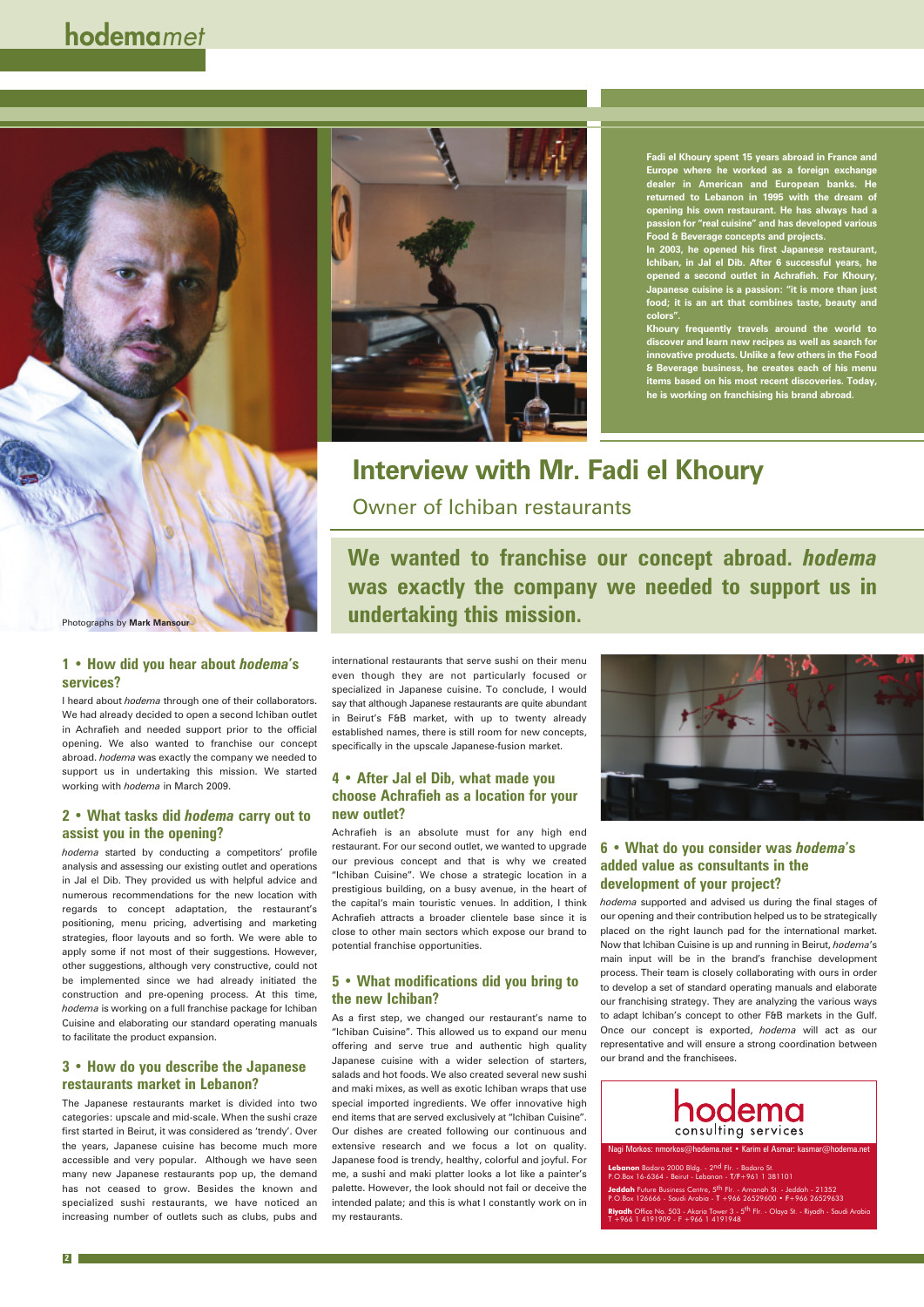#### **Development of a bakery shop & tea house** Beirut, Lebanon

*hodema* is currently developing a flagship bakery shop & tea house outlet that will introduce an innovative and differentiated offer in the Beirut market. The outlet will serve as a pilot for a regional development. *hodema*'s scope of work included a market study on the F&B industry and on new trends in Lebanon and analyzed the demand and supply in the country. *hodema* then developed a concept and a preliminary feasibility study, and assisted the client in the selection of the outlet's location.

#### **Food & Beverage analysis on Beirut** Beirut, Lebanon

*hodema* is authoring and will soon be co-publishing its first issue of the annual F&B analysis of Beirut, with a leading economic magazine. It will include a detailed study of all outlets that serve food and/or beverages (restaurants, bars, snacks, nightclubs, etc.). This report will tackle the main trends, landmarks, and major players in the F&B field and will focus on the prime F&B hubs throughout the city. The report is expected to be released by the end of the year.



**Development of a franchise department for a Japanese restaurant** Beirut, Lebanon

*hodema* was appointed as consultant to a Japanese cuisine restaurant for the development of a franchise. *hodema* started with an assessment on the outlets and concept. It performed a competitive survey and benchmarked the Japanese cuisine food offer on the market. *hodema* also provided the client with an ongoing strategic support and consulting on the internal organization of the company as well as on the brand strategy and the product structuring. *hodema* is currently providing support in the development of the

franchise offer and the operating manuals in view of exporting the brand.

#### **Press launching for the Teleferique food court project** Jounieh, Lebanon

Targeting the representatives of well-established F&B companies, key public figures, and the media, the Teleferique food court project launching took place on March 11, 2009. Mr. Joe Boulos, Chairman of the Board of Directors, announced that the Téléférique management has decided that it is time to give the infrastructure a 'facelift' while stressing on the increasing number of passengers. Mr. Nagi Morkos, Managing Partner of *hodema*, described the new Food Court, which will include a Lebanese restaurant, and Children Playground projects. The conference was followed by a Q&A, a cocktail and a guided tour of the premises.



#### **Development of the first Wine Museum in the Middle East** Bekaa, Lebanon

*hodema* was appointed to develop a concept for the first modern wine museum in the Middle East. The museum will be designoriented, state-of-the-art and interactive for both amateurs and professionals in the wine field. Apart from providing guests with a leisure-filled experience, the aim of the wine museum is to educate and inform the general public.

The project relates to the Middle East region as the universal oldest wine production sites and informs the public on the history and evolution of winemaking in the Bekaa valley and the Levant. The *hodema* team performed an overview of the wine theme as a cultural product, assisted in the legal set-up of the museum, identified existing wine museums in the world through visits to several wine museums abroad and developed a unique concept. Today, *hodema* is setting up the research team that will include renowned oenological researchers and experts, archeologist, geology experts and museums curators.



**3**

#### **Development of a franchising department for a Lebanese brand** Beirut, Lebanon

*hodema* is assisting the owner of a Lebanese restaurant which offers a wide range of sandwiches, grilled specialties, and daily platters, in the restructuring of the outlet's operation prior to franchising the brand abroad. *hodema* started the mission by assessing the restaurant's concept, branding, premises and operations. It is currently helping the client reshuffle the existing concept and creating a new subsidiary with the aim to franchise both brands; it is also updating its actual franchise offer and creating a franchise department while providing ongoing strategic counseling in order to ensure the brand's long term success.

> *hodema* was a gold sponsor at the Arabian Hotel Investment Conference (AHIC) in Dubai on May  $2^{nd}$ ,  $3^{rd}$  and  $4^{th}$  2009. This prestigious conference gathers international industry leaders and key regional hospitality industry players. Mr. Karim el Asmar, one of *hodema*'s managing partners, moderated the panel "Pipeline promises", which hosted lively discussions of the situation regarding the regional pipeline in the context of the international financial crisis. Among the participants were architects, consultants and international and regional hotel operators.

#### *hodema* **new offices**

In order to cope with the growth of activity and the increase in staff number, *hodema* moved to larger offices in Badaro 2000 corporate building. *hodema* has now a team of 20 collaborators over 3 offices: Beirut, Jeddah and Riyadh.



#### *hodema***, Gold sponsor at AHIC** Dubai, UAE





Karim el Asmar held a conference in January 2009 at IMHI Business School in Paris, France in the scope of the "Leaders in the industry" conferences cycle about the "Industry trends" in the Middle East for the year 2009.

#### **Workshop on the Arab Tourism Bank** | Damascus, Syria

*hodema* participated in a workshop on the creation of an Arab Tourism Bank by presenting the trends in financing and development of projects in the Arab countries in April 2009, during the Arab Tourism Organization conference in Damascus.

#### **HORECA 16th edition 2009** | Beirut, Lebanon

For the fourth consecutive year, *hodema* participated in HORECA, the annual hospitality and food exhibition that took place at Biel, from April 27 until April 30, 2009.

#### **Entrepreneurs Forum, 1st edition 2009** | Beirut, Lebanon

*hodema* participated in the first Entrepreneurs Forum on May 21st and 22nd, in Biel's "Pavillon Royal" among 50 exhibitors and leading businesses offering a comprehensive range of services.



#### *hodema* **in international conferences**

#### **Conference at IMHI - ESSEC** | Paris, France

Source: **www.hameauduvin.com**

Photograph by **Simon Charlton**

Photograph by **Nicolas Dumont**